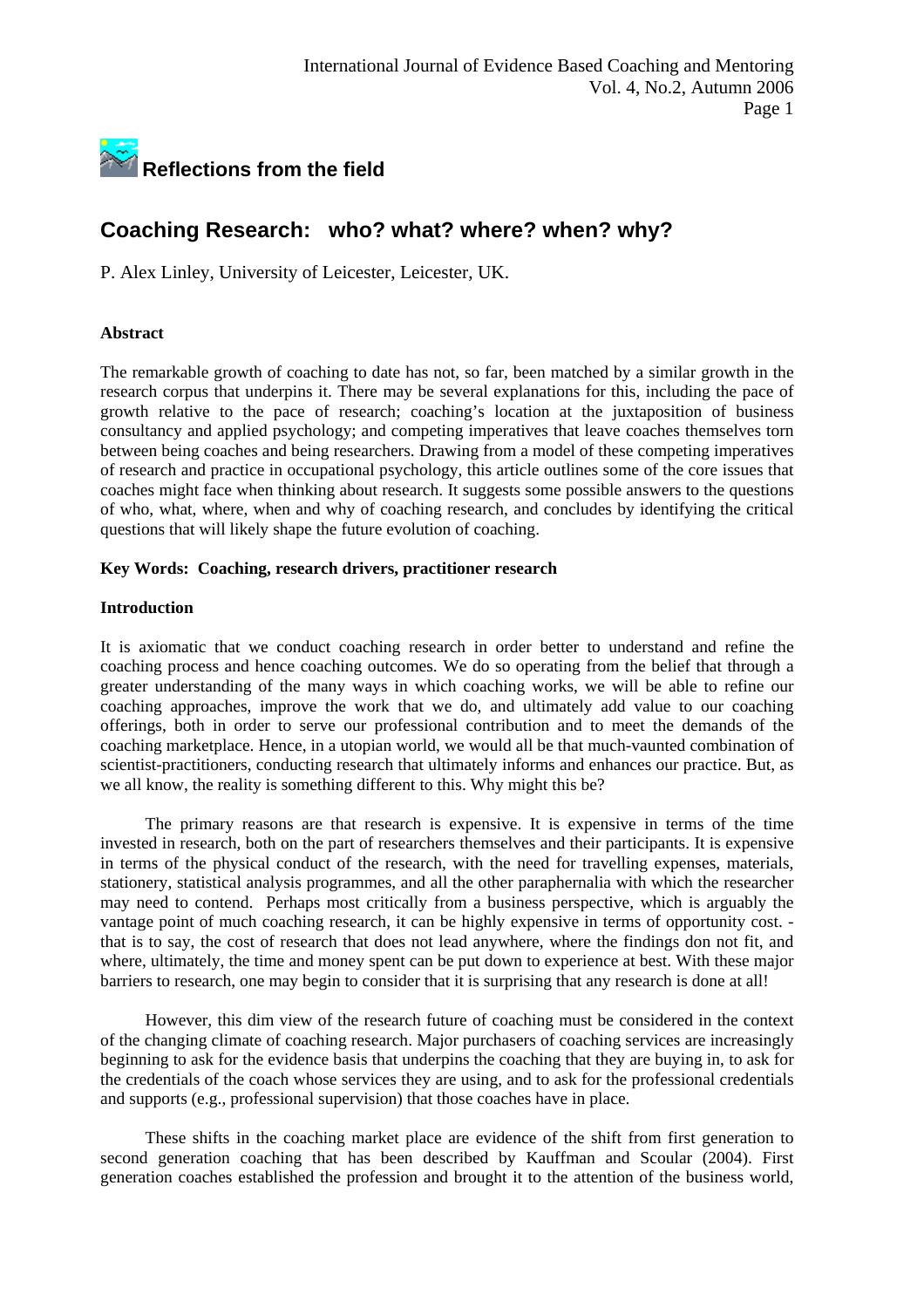being led by coaching gurus who inspired and enthused others from their own wealth of talents and experience. However, their guru status has on occasion created closed systems where their own talents and experience are the beginning and end of their approach, meaning that they are ultimately limited and may fail to learn from wider experience, findings, and development (Storr, 1996).

 The shift now to second generation coaching is reflected in the need for coaching to be based on explicit psychological principles and grounded in a solid evidence base, something that is only just beginning. This shift has largely come about as the major purchasers of coaching, typically Human Resource departments, have sought to distinguish between coaching offerings. This may include consideration of the coach's body of knowledge and theoretical approach; their training and accreditation; their ethical basis of practice; their professional memberships; and their supervision arrangements, amongst other things. As such, the various coaching bodies are now developing competency frameworks, ethical guidelines, and benchmarks for best practice, including the use of professional supervision, to address many of these issues. Further, there are many moves to encourage and develop coaching research to underpin the work that coaches are doing. In recognising this, we can learn a lot from being aware of the research drivers that shape the ways in which research is done.

#### **Understanding Academic and Applied Research Drivers**

In the context of occupational psychology research, Anderson, Herriot, and Hodgkinson (2001) described a 2 x 2 matrix along the dimensions of the relevance and rigor of scientific research. These four cells are populated by Popularist science (addressing a relevant theme, but without sufficient rigor); Pragmatic science (addressing a relevant theme in a methodologically rigorous and robust way); Pedantic science (addressing a theme of questionable relevance, but with fastidious design and analytical sophistication); and Puerile science (addressing issues of low relevance using research designs and methods lacking experimental rigor). They argued that powerful academics (e.g., journal editors and reviewers), who wish to understand the minutiae of the research focus and design, use their stakeholder position to influence a drift towards pedantic science (e.g., academically rigorous, but increasingly removed from real world application or value). On the other hand, external stakeholders (e.g., organizational clients), who wish to address urgent applied issues, use their position to influence a drift towards popularist science (e.g., very relevant questions, but which are addressed with less than acceptable academic rigor for reasons of expediency).

 This framework provides a powerful means of understanding and locating the major research drivers from both academic and applied perspectives that impact on coaching research. First, from an academic perspective, is the bugbear of many an academic - the Research Assessment Exercise (RAE). This research audit, with its major financial implications for universities, shapes much academic research activity by pushing academic researchers to publish in journals with higher impact factors , often those that largely serve only other academics, and that struggle to be translated quickly into real world applications and meanings. In contrast, practitioner journals, which may have a major impact, but of a very different kind, are often lowly rated by the RAE specifications. The result is that academics are pushed away from practitioner research towards more pedantic research that satisfies the requirements of the journal gatekeepers (i.e., other academics).

Practitioner researchers face a different set of challenges, but ones no less difficult to negotiate. First, they are unlikely to have the time that many academic researchers may have to dedicate to research projects, nor are they likely to have the research resources readily available either. Immediately, this makes the very question of research all the more difficult to address. Second, they may undertake research at the behest of an organisational client, bringing with it a different set of pressures and concerns. In contrast to the academic pressures of the RAE, here the concern is with conducting and completing the research as quickly as possible and against a budget, almost always in keeping with a business need imperative and a related deadline. These pressures do not lend themselves to periods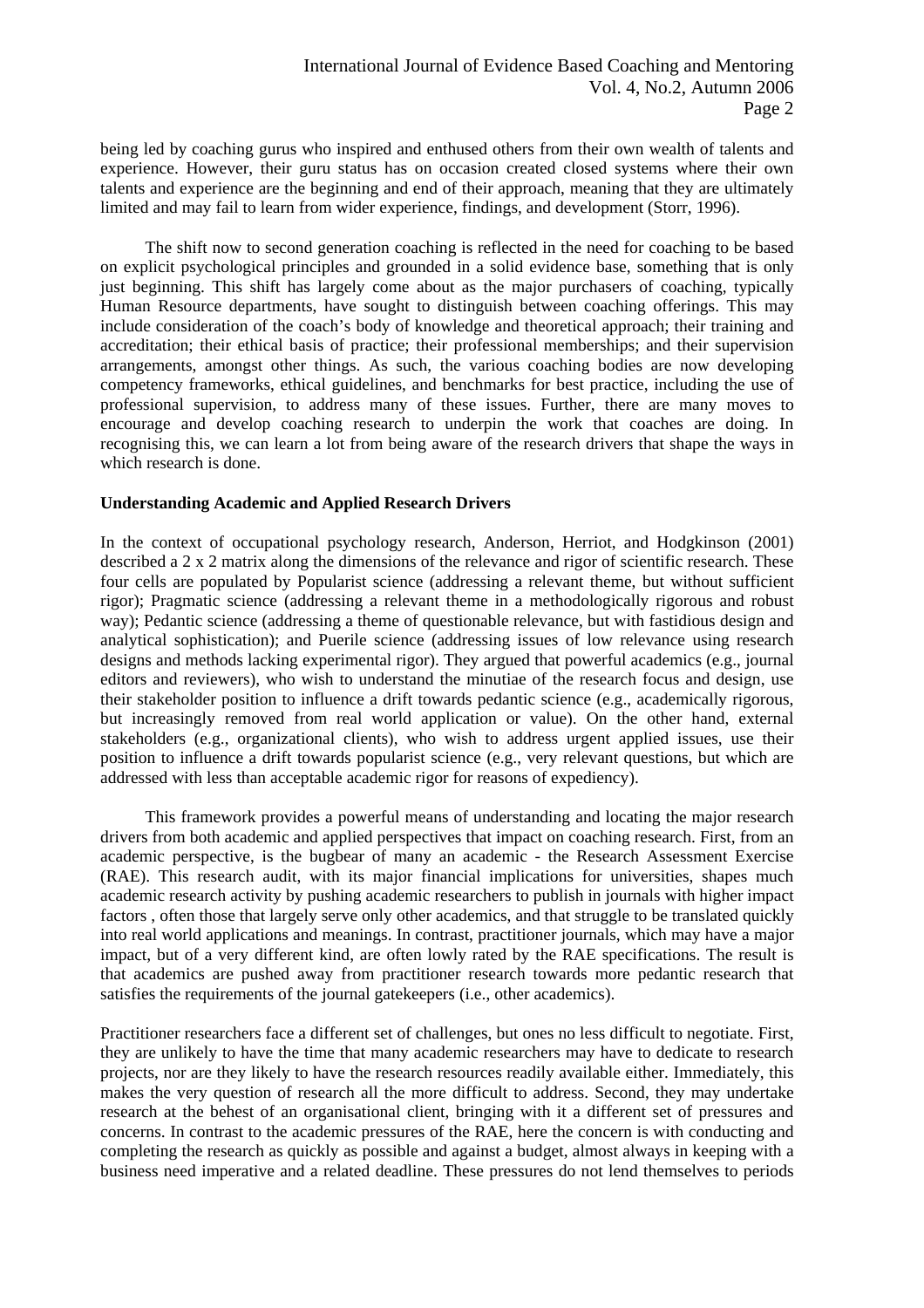of reflection or the opportunity to have everything designed "just right." Rather, the practitioner researcher is more likely to be attempting perennially to balance research fidelity with the competing demands of business imperatives and timelines. Third, with the practitioner's time being spent outside the academic realm, they may find it near impossible to keep up to date with research developments, analytic advances, and latest research best practice.

All of these factors serve to deepen the wedge between the academic researcher and the practitioner researcher. They lead to differing compunctions for research practice that may, ultimately, be mutually incompatible. Applied relevance does not always lend itself to neatly controlled academic rigour, just as the time and effort required for publishing in the leading scientific journals are simply not economically viable for many practitioner researchers. But this is to paint a very bleak picture, and having done so, it is now incumbent upon us to explore the ways in which we might bridge these two worlds of the academic and the practitioner in relation to coaching research.

#### **Bridging Academic and Practitioner Research**

When undertaking research, the nature of the research question that we choose to ask is possibly the most important decision we will ever make. Yet, so often, we spend too little time thinking about the question and too much time trying to get to an answer. As Robert Sternberg, IBM Professor of Psychology and Education at Yale University described:

*When I started, I spent a lot of time thinking about how to answer a question, and what would be a clever experiment I could design to answer this question, and what does the answer mean, and so on. As I have gotten older, I have spent successively more time thinking about the question and less about the answer. Namely, is this a good question to ask in the first place. Why should I or anyone else care what the answer is? …I think, in general, the developmental trend is to worry more about whether the question you are asking is one worth asking…because…you so often find the answers are good, but the questions were not worth asking in the first place*. (Sternberg, in Morgeson, Seligman, Sternberg, Taylor, & Manning, 1999, p. 113).

 Good research questions have the potential to bridge the academic-practitioner divide very effectively, because they catalyse the interests, needs, and aspirations of both parties through delivering findings that are not only academically sound and valued, but that also offer practical application and advancement. In thinking about coaching research questions, there are five "W's" that may inform our thinking about coaching research: who? what? where? when? why?

**Coaching Research: Who?** When we conduct coaching research, who are we conducting it with, and who are we conducting it for? Are these the best populations to be working with and to be working for? We may be working with coaching clients to explore their experiences and perceptions of coaching, to find out what works for them and why (e.g., Luthans & Peterson, 2003; Olivero, Bane, & Kopelman, 1997). We may be working with coaches to explore the factors that are believed to underpin coaching excellence (e.g., Linley & Harrington, 2005), or to explore different aspects of coaches' practices and perspectives (Grant & Zackon, 2004; Spence, Cavanagh, & Grant, 2006; Whybrow & Palmer, 2006). Or we may be working with both coaches and clients to explore issues of coach-client match and their impact on coaching outcomes (Scoular & Linley, 2006). In any of these situations, the question we should always be asking ourselves is whether this is the right research question to be asking. What would be lost if we simply did not conduct this research? If the answer comes back ominously clear, 'Not much at all', then it may well be time to revisit the question.

**Coaching Research: What?** The question of what to research in coaching is perhaps one of the most fundamental. Very often the "what" research is focused on the coaching process: What coaching approach works best? For example, Green, Oades, and Grant (2006) have demonstrated the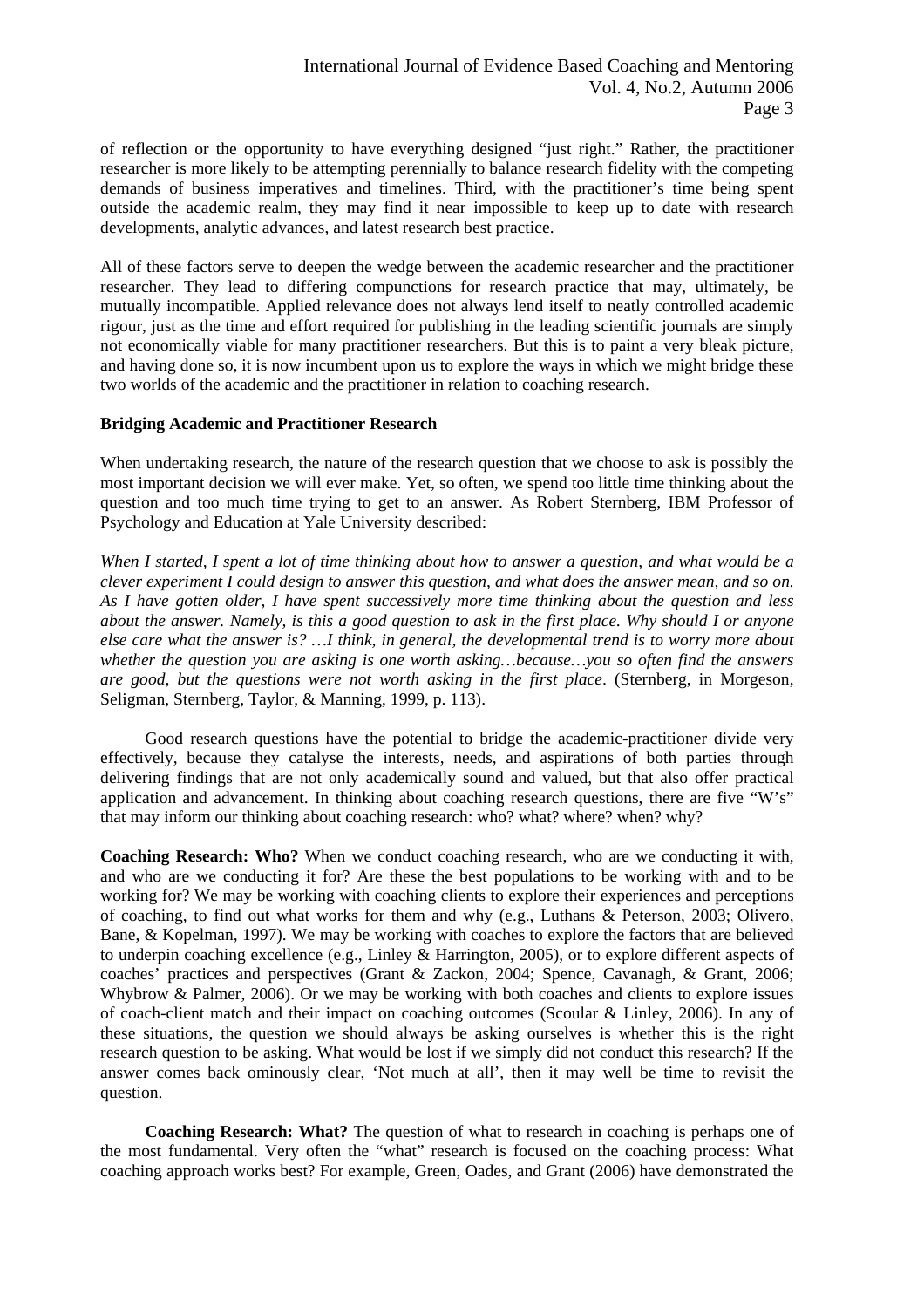efficacy of cognitive-behavioural solution-focused life coaching on raising goal striving, hope, and well-being in coaching clients. Foster and Lendl (1996) reported the eye movement desensitisation and reprocessing (EMDR) was effective in helping participants to desensitise and upsetting event that was impairing their performance. Gyllensten and Palmer (2006) found that coaching was effective in helping clients to manage and reduce workplace stress, and also served to increase selfconfidence. These studies are indicative of the breadth of coaching research that is beginning, and reflect just how many open questions there are. But in thinking about the process of coaching, and considering possible "common factors" in the coaching process, it may be that, the differences between them notwithstanding, coaching could learn a lot from the therapy literature (e.g., Hubble & Miller, 2004; Wampold, 2001), at least from the perspective of using this as a basis from which to construct critical coaching research questions that will help the field move forward.

**Coaching Research: Where?** The question of where we conduct coaching research is largely shaped by the nature of the questions we are asking. Survey designs may now be most effectively delivered via Internet protocols (e.g., Whybrow & Palmer, 2006), concerns about the fidelity of Internet data collection notwithstanding (these have now been largely addressed; Gosling, Vazire, Srivastava, & John, 2004). Experimental designs where different coach or coachee variables are manipulated require specially designed coaching sessions and contexts that necessitate considerable organisation and management (e.g., Scoular & Linley, 2006). Coaching "in situ" can lend itself to the research process through the observation, recording, and reporting of the coaching sessions (e.g., Peterson, 1996). All of these different locations for coaching research lend themselves well to different coaching research questions. As ever, the issue is to ensure that the approach chosen is the best way of answering the research question we have selected.

**Coaching Research: When?** The issue of when to conduct coaching research really strikes at the heart of research design. Coaching is fundamentally a human change process, and as such, it is imperative that we understand it longitudinally, with measurements pre- and post-intervention, wherever possible continuing over time. Cross-sectional analyses are suitable for the pragmatic identification of associations between different factors that can then be used to inform the more resource-intensive design and delivery of longitudinal research, but they can never speak to the core issues of process and causation, issues that lie at the very heart of coaching. Coaching is fundamentally about change, and as such, coaching research must be designed to document and explain the change processes involved. This requires longitudinal research designs that may begin to allow us to test the sustainability of effects, and to establish possible "dose-effect curves," to borrow a therapy term (Howard, Kopte, Krause, & Orlinsky, 1986), that may indicate the most optimal deployment of coaching interventions and resources.

 Coaching Research: Why? Yet the question that underpins all questions of who, what, where, and when is surely the question of why? Why do we conduct coaching research? To what ends? This takes us full circle to where we began, and our considerations of the fundamental question of "What is the question? Never mind the answers, is this the right question to be asking in the first place?" At this point in time, there are three coaching research questions that I see as the most pressing. First, does coaching work? Second, assuming a positive answer to the former, how does coaching work? And third, following from this, which coaching approaches work best, when, and with whom?

 In thinking about whether or not coaching works, we first of all need to establish if this is indeed the right question to be asking (Fillery-Travis & Lane, 2006). When we ask, "does coaching work?" from a business perspective, the question is really "what is the return on investment?" But as Fillery-Travis and Lane (2006) argue, before we can assess whether or not coaching "works" we must first establish how the coaching is being used, whether it is being used within a coherent framework of practice as coaching, and only then whether it is perceived or quantified as being effective. These are fundamental questions, but ones often missed in the rush to quantify the coaching ROI and hence justify our fees to the purchasers of coaching.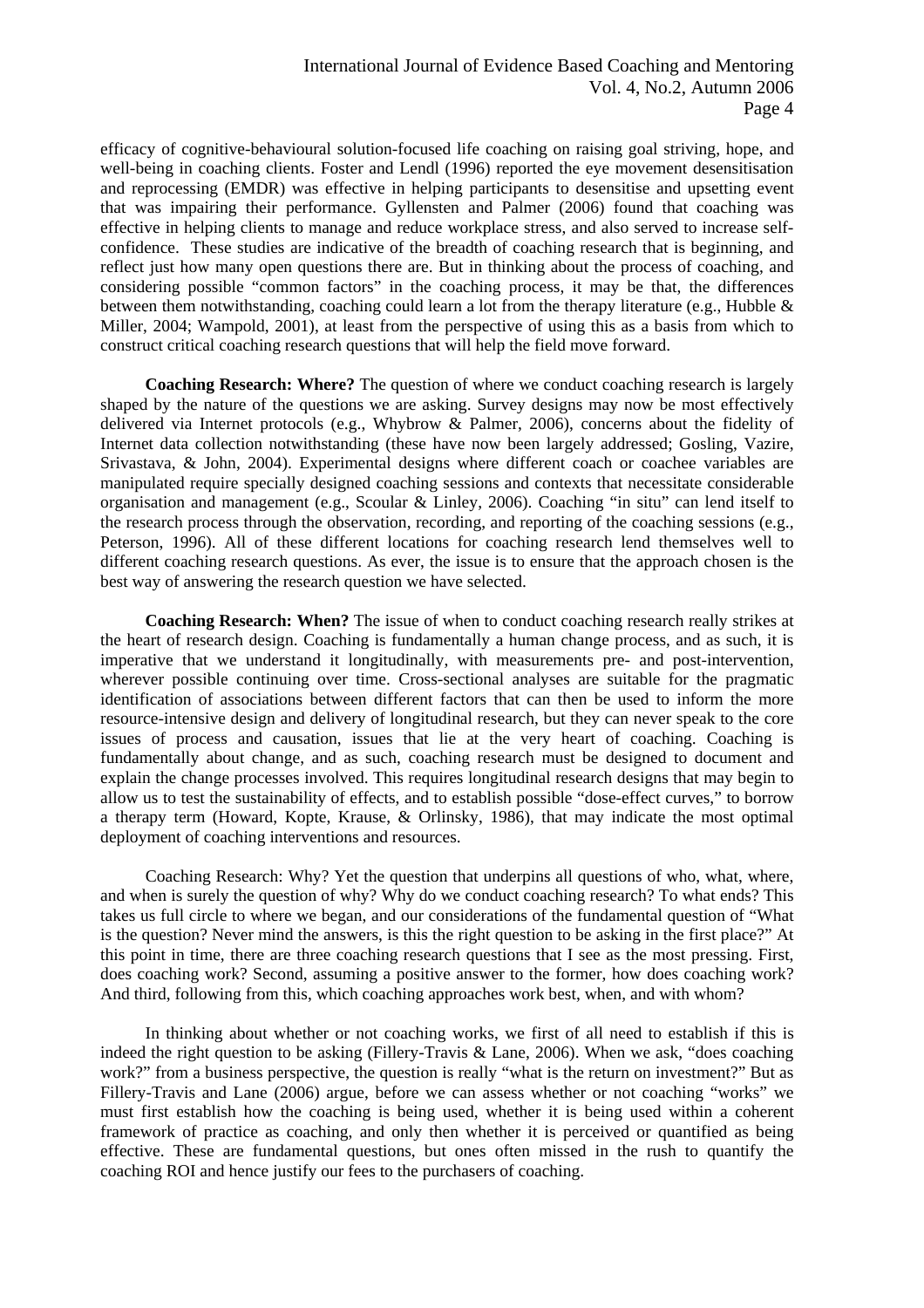In thinking about how coaching works, we are really trying to identify the active ingredients of the process that engender a successful outcome, so that we can do more of those and less of the things we do not need to do, in the quest for ever greater efficiency and efficacy. These are the same questions that tormented the psychotherapy outcome literature for decades, but around which there is now emerging consensus (Hubble & Miller, 2004; Wampold, 2001). The client and the client's resources are critical to a successful outcome, with relationship factors following thereafter. Practitioner expertise, including models and techniques, are a distant third place. What can coaching learn from this? First, it is highly likely that the role of the client, their resources and their strengths, are critical to a successful coaching outcome. This then suggests that a focus on coaching approaches that harness the client's inner strengths and resources are likely to be most effective (Joseph, 2006; Linley & Harrington, 2006). Second, the coaching relationship is likely to be an important predictor of coaching outcomes, and research may seek to establish if the same coaching alliance factors are predictive of coaching outcomes as the therapeutic alliance factors are predictive of therapeutic outcomes (Martin, Garske, & Davis, 2000). Third, there is a need to identify what coaching can learn from therapy research and where it differs, and hence where coaching requires its own specific inquiries and answers. This leads us to the third most pressing coaching research question.

 If we are safe in the assumption that coaching works, and we have also identified something of how it works, the next major question inevitably becomes which coaching approaches are most effective, when, and for whom? The answers to these questions will no doubt be informed by findings from the previous questions, but they still speak to the fundamental issue of how we should best coach. However, this is not simply an empirical question. The choice of our models and techniques is likely much more a reflection of our personal preferences, in conjunction with the training opportunities available to us, as it is a reflection of our consideration of the empirical evidence in support of the different modalities. This is not least because when we set out to train, we are likely unaware of this evidence, and by the time we are, we have already embarked on a particular path. But our choice of coaching model is not an idle one, for it influences not only how we work with our clients, and to a small extent the outcomes we may achieve, but it also has a bearing on how we experience our work as coaches on a personal level. Again drawing from the therapy literature, there is ample evidence of the negative effects of therapy work on therapists, and a growing body of research that testifies to the potential positive outcomes of this work (e.g., Linley  $\&$ Joseph, in press), but there is nothing, to my knowledge, that speaks to these issues in relation to coaches. This is yet another facet of this third research question. Which approaches are most effective – both for their effects on the client, but also for their effects on the coach?

#### **Conclusion**

In this article, I have tried to map out some of the competing research drivers for coaching research, from both academic and practitioner perspectives. Using these research drivers as a basis, I then went on to identify five broad questions that inform coaching research: Who, what, where, when, and why? By far the most important of these questions is "Why?" Why do we conduct coaching research? To what ends? No matter what the research in which we engage ourselves, I propose that there is one question that we should always ask before any other: "Is this a good question to be asking in the first place?" If we can respond to this question honestly in a way that assures us that our time and resources will not be wasted in addressing it, then we will be doing a considerable service to both ourselves and the coaching fraternity. The precious time and limited resources that we have as coaching researchers make it even more incumbent upon us to ask the right research questions in the first place. My hope is that this article has prompted coaching researchers to ask more of the right questions, and by doing so to drive forward our understanding of coaching.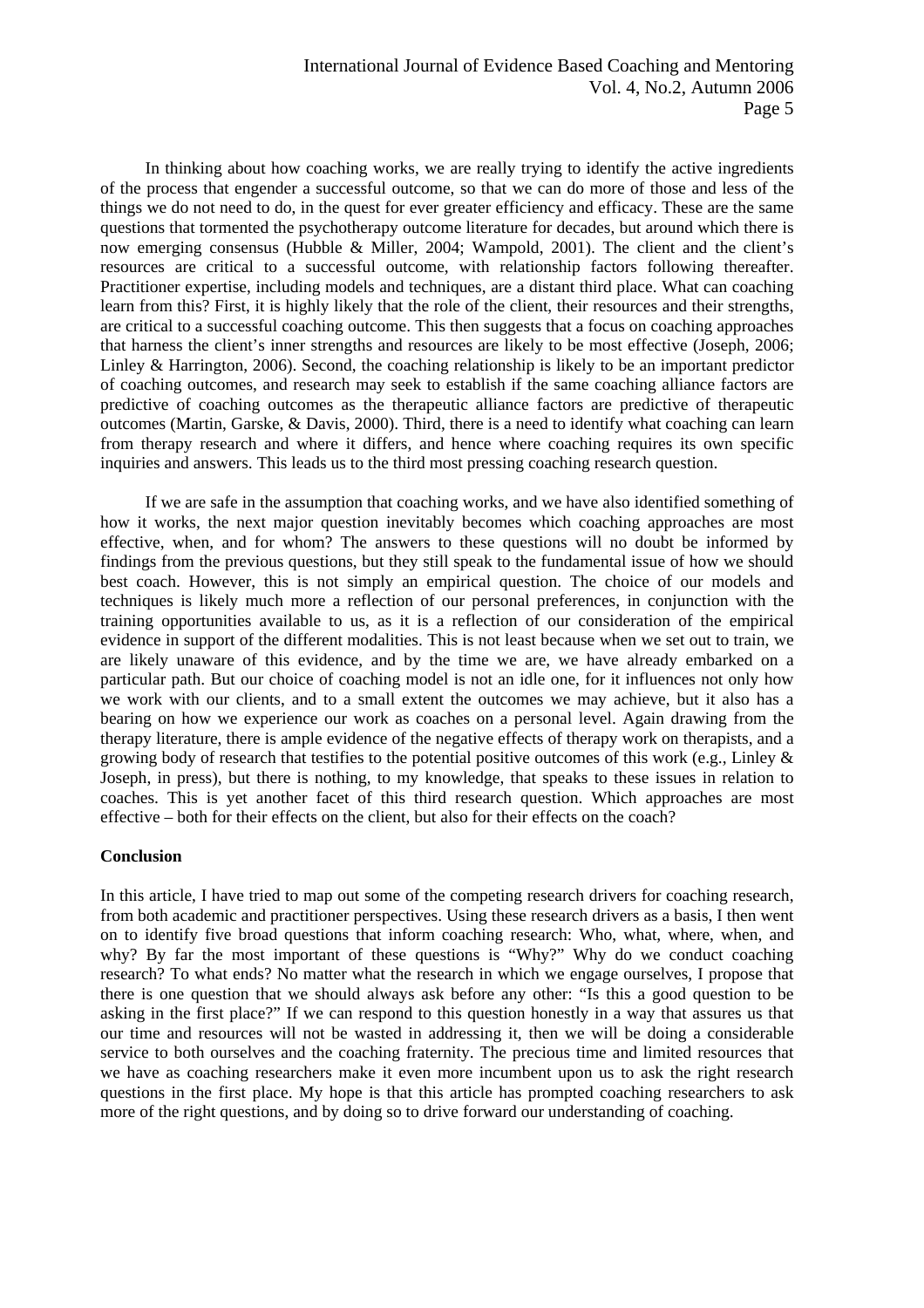## **References**

**Anderson, N., Herriot, P., & Hodgkinson, G. P.** (2001). The practitioner-researcher

divide in industrial, work and organizational (IWO) psychology: Where are we now, and where do we go from here? *Journal of Occupational and Organizational Psychology*, 74(4), 391-411.

Fillery-Travis, A., & Lane, D. (2006). Does coaching work or are we asking the wrong question? *International Coaching Psychology Review*, 1, 23-36.

**Foster, S., & Lendl, J.** (1996). Eye movement desensitisation and reprocessing: Four

case studies of a new tool for executive coaching and restoring employee performance after setbacks. *Consulting Psychology Journal: Practice and Research*, 48, 155-161.

**Gosling, S. D., Vazire, S., Srivastava, S., & John, O. P.** (2004). Should we trust web-

based studies? A comparative analysis of six preconceptions about Internet questionnaires. *American Psychologist*, 59, 93-104.

**Grant, A. M., & Zackon, R.** (2004). Executive, workplace, and life coaching: Findings

from a large scale survey of International Coach Federation members. *International Journal of Evidence-Based Coaching and Mentoring*, 2 (2), 1-15.

**Green, L. S., Oades, L. G., & Grant, A. M.** (2006). Cognitive-behavioral, solution-focused life coaching: Enhancing goal striving, well-being and hope. *Journal of Positive Psychology*, 1, 142- 149.

**Gyllensten, K., & Palmer, S.** (2006). Workplace stress: Can it be reduced by coaching? *The Coaching Psychologist,* 2 (1), 17-22.

**Howard, K. I., Kopte, S. M., Krause, M. S., & Orlinsky, D. E.** (1986). The dose-effect relationship in psychotherapy. *American Psychologist*, 41, 159-164.

**Hubble, M. A., & Miller, S. D.** (2004). The client: Psychotherapy's missing link for promoting a positive psychology. In P. A. Linley & S. Joseph (Eds.), *Positive psychology in practice* (pp. 335- 353). Hoboken, NJ: Wiley.

**Joseph, S.** (2006). Person-centred coaching psychology: A meta-theoretical perspective. *International Coaching Psychology Review*, 1, 47-54.

**Kauffman, C., & Scoular, A.** (2004). Toward a positive psychology of executive coaching. In P. A. Linley & S. Joseph (Eds.), *Positive psychology in practice* (pp. 287-302). Hoboken, NJ: Wiley.

Linley, P. A., & Harrington, S. (2005, December 19). What makes an excellent coach? Paper presented at the British Psychological Society Special Group in Coaching Psychology, 2nd Annual National Conference, City University, London.

Linley, P. A., & Harrington, S. (2006). Strengths coaching: A potential-guided approach to coaching psychology. *International Coaching Psychology Review*, 1, 37-46.

Linley, P. A., & Joseph, S. (in press). Therapy work and therapists' positive and negative wellbeing. *Journal of Social and Clinical Psychology*.

Luthans, F., & Peterson, S. J. (2003). 360 degree feedback with systematic coaching: Empirical analysis suggests a winning combination. *Human Resource Management,* 42, 243-256.

**Martin, D. J., Garske, J. P., & Davis, M. K.** (2000). Relation of the therapeutic alliance with outcome and other variables: A meta-analytic review. *Journal of Consulting and Clinical Psychology*, 68, 438-450.

**Morgeson, F., Seligman, M., Sternberg, R., Taylor, S., & Manning, C.** (1999). Lessons learned from a life in psychological science. *American Psychologist*, 54, 106-116.

**Olivero, G., Bane, K. D., & Kopelman, R. E.** (1997). Executive coaching as a transfer of training tool: Effects on productivity in a public agency. *Public Personnel Management*, 26, 461-469.

**Peterson, D. B.** (1996). Executive coaching at work: The art of one-on-one change.

*Consulting Psychology Journal: Practice and Research*, 48, 78-86

**Scoular, A., & Linley, P. A.** (2006). Coaching, goal setting, and personality type:

What matters? *The Coaching Psychologist,* 2 (1), 9-11.

**Spence, G. B., Cavanagh, M. J., & Grant, A. M.** (2006). Duty of care in an unregulated industry: Initial findings on the diversity and practice of

Australian coaches. *International Coaching Psychology Review*, 1, 71-85.